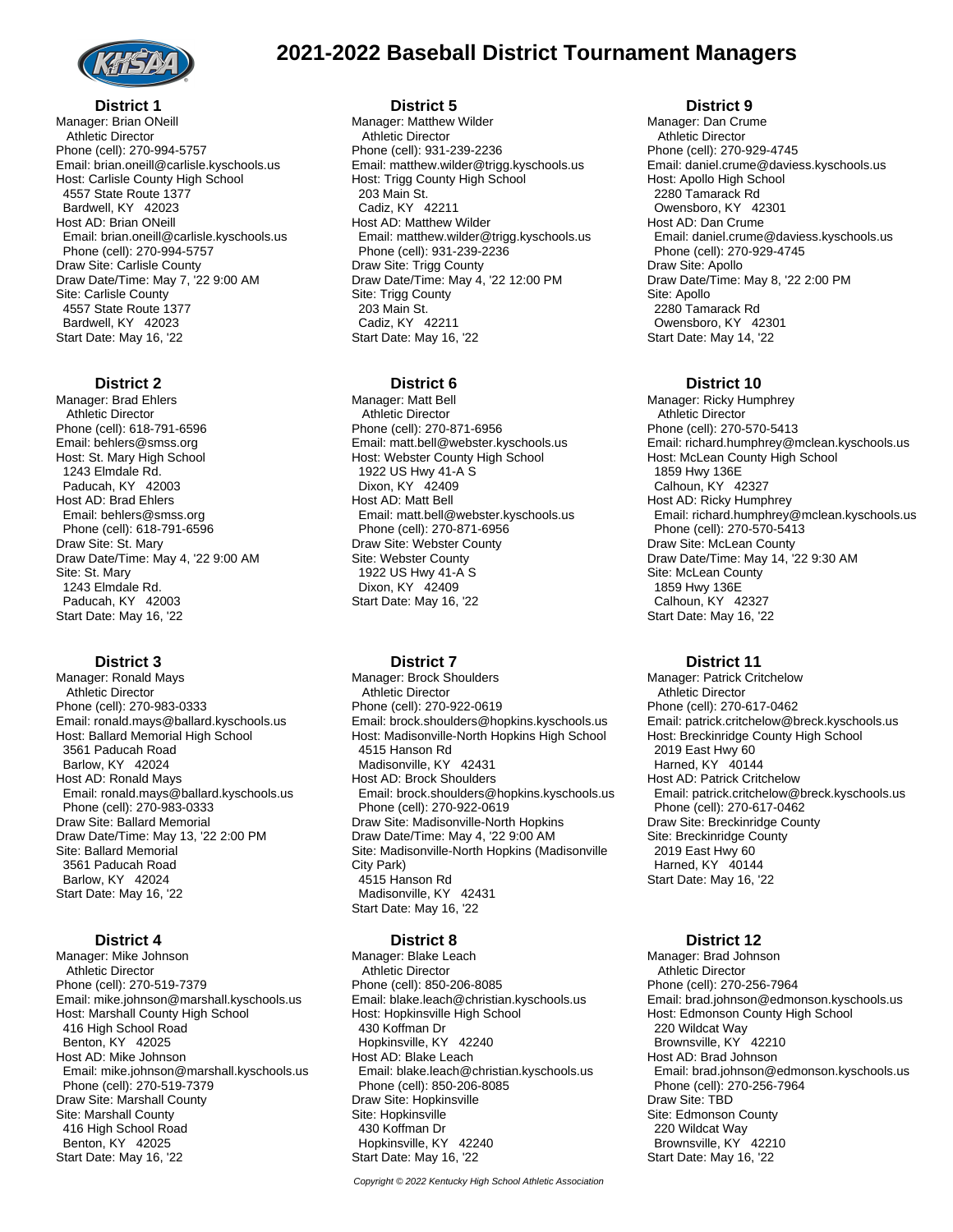

**District 13** Manager: Matthew Wilhite Athletic Director Phone (cell): 270-776-1921 Email: matthew.wilhite@simpson.kyschools.us Host: Franklin-Simpson High School 400 South College Street Franklin, KY 42134 Host AD: Matthew Wilhite Email: matthew.wilhite@simpson.kyschools.us Phone (cell): 270-776-1921 Draw Site: Franklin-Simpson Site: Franklin-Simpson 400 South College Street Franklin, KY 42134 Start Date: May 16, '22

# **District 14**

Manager: Nicholas Lowe Athletic Director Phone (cell): 270-791-0776 Email: nicholas.lowe@warren.kyschools.us Host: South Warren High School 8140 Nashville Road Bowling Green, KY 42101 Host AD: Nicholas Lowe Email: nicholas.lowe@warren.kyschools.us Phone (cell): 270-791-0776 Draw Site: South Warren Draw Date/Time: May 11, '22 11:00 AM Site: South Warren 8140 Nashville Road Bowling Green, KY 42101 Start Date: May 16, '22

# **District 15**

Manager: John Petett Athletic Director Phone (cell): 270-407-8524 Email: john.petett@monroe.kyschools.us Host: Monroe County High School 755 Old Mulkey Road Tompkinsville, KY 42167 Host AD: John Petett Email: john.petett@monroe.kyschools.us Phone (cell): 270-407-8524 Draw Site: Monroe County Draw Date/Time: May 11, '22 2:00 PM Site: Monroe County 755 Old Mulkey Road Tompkinsville, KY 42167 Start Date: May 16, '22

## **District 16**

Manager: Michael Carpenter Athletic Director Phone (cell): 270-566-0518 Email: michael.carpenter@russell.kyschools.us Host: Russell County High School 2166 South Highway 127 Russell Springs, KY 42642 Host AD: Michael Carpenter Email: michael.carpenter@russell.kyschools.us Phone (cell): 270-566-0518 Draw Site: Russell County Site: Russell County 2166 South Highway 127 Russell Springs, KY 42642 Start Date: May 16, '22

#### **District 17**

Manager: Mike McCune Athletic Director Phone (cell): 270-312-4352 Email: mike.mccune@hardin.kyschools.us Host: John Hardin High School 384 W. A. Jenkins Rd. Elizabethtown, KY 42701 Host AD: Mike McCune Email: mike.mccune@hardin.kyschools.us Phone (cell): 270-312-4352 Draw Site: John Hardin Draw Date/Time: May 11, '22 1:30 PM Site: John Hardin 384 W. A. Jenkins Rd. Elizabethtown, KY 42701 Start Date: May 18, '22

## **District 18**

Manager: Jerry Taylor Athletic Director Phone (cell): 270-473-1696 Email: jerry.taylor@hart.kyschools.us Host: Hart County High School 1014 South Dixie Hwy. Munfordville, KY 42765 Host AD: Jerry Taylor Email: jerry.taylor@hart.kyschools.us Phone (cell): 270-473-1696 Draw Site: TBD Site: Hart County 1014 South Dixie Hwy. Munfordville, KY 42765 Start Date: May 21, '22

#### **District 19**

Manager: Joseph Peake Athletic Director Phone (cell): 270-401-4124 Email: joseph.peake@nelson.kyschools.us Host: Thomas Nelson High School 150 Generals Blvd Bardstown, KY 40004 Host AD: Joseph Peake Email: joseph.peake@nelson.kyschools.us Phone (cell): 270-401-4124 Draw Site: Thomas Nelson Site: Thomas Nelson 150 Generals Blvd Bardstown, KY 40004 Start Date: May 19, '22

#### **District 20**

Manager: Tim Davis Athletic Director Phone (cell): 270-403-2671 Email: tim.davis@cville.kyschools.us Host: Campbellsville High School 230 W Main St Campbellsville, KY 42718 Host AD: Tim Davis Email: tim.davis@cville.kyschools.us Phone (cell): 270-403-2671 Draw Site: Campbellsville Site: Campbellsville 230 W Main St Campbellsville, KY 42718 Start Date: May 19, '22

Copyright © 2022 Kentucky High School Athletic Association

#### **District 21**

Manager: Nick Waddell Athletic Director Phone (cell): 502-727-2356 Email: nick.waddell@jefferson.kyschools.us Host: Pleasure Ridge Park High School 5901 Greenwood Rd Louisville, KY 40258 Host AD: Nick Waddell Email: nick.waddell@jefferson.kyschools.us Phone (cell): 502-727-2356 Draw Site: Pleasure Ridge Park Site: Pleasure Ridge Park 5901 Greenwood Rd Louisville, KY 40258 Start Date: May 17, '22

## **District 22**

Manager: Larry Just Athletic Director Phone (cell): 502-432-0317 Email: lawrence.just@jefferson.kyschools.us Host: Butler High School 2222 Crums Ln Louisville, KY 40216 Host AD: Larry Just Email: lawrence.just@jefferson.kyschools.us Phone (cell): 502-432-0317 Draw Site: Butler Site: Butler 2222 Crums Ln Louisville, KY 40216 Start Date: May 16, '22

#### **District 23**

Manager: Ronnie Bryson Athletic Director Phone (cell): 502-552-5671 Email: ronald.bryson@bullitt.kyschools.us Host: North Bullitt High School 3200 E. Hebron Lane Shepherdsville, KY 40165 Host AD: Ronnie Bryson Email: ronald.bryson@bullitt.kyschools.us Phone (cell): 502-552-5671 Draw Site: North Bullitt Draw Date/Time: May 11, '22 9:00 AM Site: North Bullitt 3200 E. Hebron Lane Shepherdsville, KY 40165 Start Date: May 18, '22

#### **District 24**

Manager: Kenneth Hughes Athletic Director Phone (cell): 502-494-9683 Email: kenneth.hughes@bullitt.kyschools.us Host: Bullitt East High School 11450 Hwy 44 East Mount Washington, KY 40047 Host AD: Kenneth Hughes Email: kenneth.hughes@bullitt.kyschools.us Phone (cell): 502-494-9683 Draw Site: Bullitt East Draw Date/Time: May 4, '22 12:00 PM Site: Bullitt East 11450 Hwy 44 East Mount Washington, KY 40047 Start Date: May 18, '22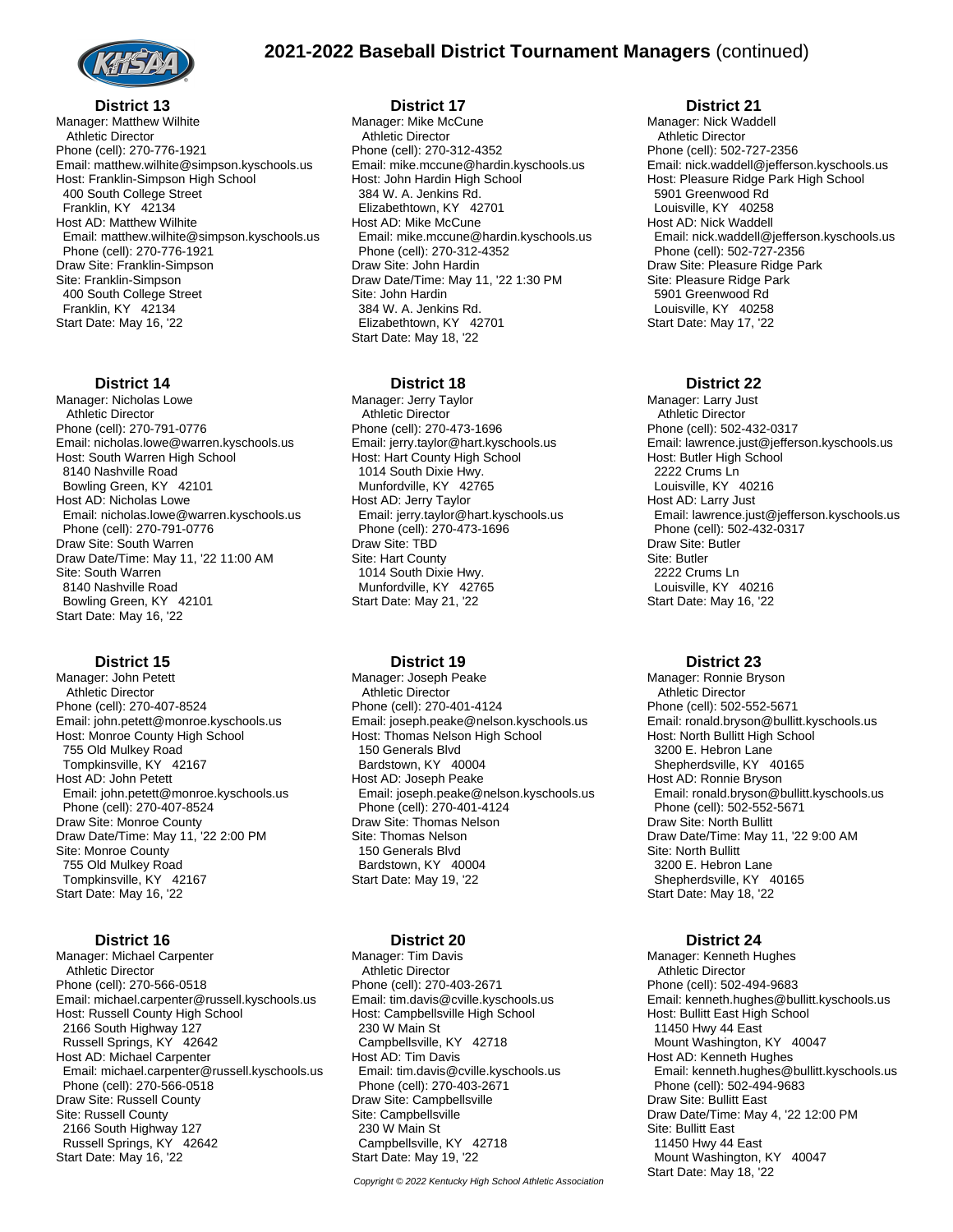

#### **District 25** Manager: David Zuberer Athletic Director Phone (cell): 502-500-5632 Email: david.zuberer@jefferson.kyschools.us Host: DuPont Manual High School 120 West Lee Street Louisville, KY 40208 Host AD: David Zuberer Email: david.zuberer@jefferson.kyschools.us Phone (cell): 502-500-5632 Draw Site: South Park Country Club Draw Date/Time: April 21, '22 11:00 AM Site: Derby City Field 120 West Lee Street Louisville, KY 40208 Start Date: May 20, '22

#### **District 26**

Manager: Denny Williams Athletic Director Phone (cell): 502-457-1528 Email: dwilliams@saintx.com Host: St. Xavier High School 1609 Poplar Level Rd Louisville, KY 40217 Host AD: Denny Williams Email: dwilliams@saintx.com Phone (cell): 502-457-1528 Site: St. Xavier 1609 Poplar Level Rd Louisville, KY 40217 Start Date: May 17, '22

## **District 27**

Manager: Paul Holien Athletic Director Phone (cell): 502-876-9724 Email: paul.holien@jefferson.kyschools.us Host: Seneca High School 3510 Goldsmith Ln Louisville, KY 40220 Host AD: Paul Holien Email: paul.holien@jefferson.kyschools.us Phone (cell): 502-876-9724 Draw Site: Seneca Site: Seneca 3510 Goldsmith Ln Louisville, KY 40220 Start Date: May 14, '22

## **District 28**

Manager: Amy Elliott Athletic Director Phone (cell): 502-262-3513 Email: amy.elliott@kcd.org Host: Kentucky Country Day High School 4100 Springdale Rd Louisville, KY 40241 Host AD: Amy Elliott Email: amy.elliott@kcd.org Phone (cell): 502-262-3513 Draw Site: Virtual Draw Date/Time: May 12, '22 11:00 AM Site: Kentucky Country Day 4100 Springdale Rd Louisville, KY 40241 Start Date: May 18, '22

#### **District 29**

Manager: Dan Butler Athletic Director Phone (cell): 317-809-1654 Email: daniel.butler@oldham.kyschools.us Host: North Oldham High School 1815 South Hwy 1793 Goshen, KY 40026 Host AD: Dan Butler Email: daniel.butler@oldham.kyschools.us Phone (cell): 317-809-1654 Draw Site: North Oldham Site: North Oldham 1815 South Hwy 1793 Goshen, KY 40026 Start Date: May 17, '22

## **District 30**

Manager: Dennis Johnson Athletic Director Phone (cell): 859-684-1611 Email: dennis.johnson@woodford.kyschools.us Host: Woodford County High School 180 Frankfort Street Versailles, KY 40383 Host AD: Dennis Johnson Email: dennis.johnson@woodford.kyschools.us Phone (cell): 859-684-1611 Draw Site: Woodford County Draw Date/Time: May 15, '22 2:00 PM Site: Woodford County (Falling Springs Park) 180 Frankfort Street Versailles, KY 40383 Start Date: May 18, '22

#### **District 31**

Manager: Linda Edmondson Athletic Director Phone (cell): 859-393-4208 Email: linda.edmondson@gallatin.kyschools.us Host: Gallatin County High School 70 Wildcat Circle Warsaw, KY 41095 Host AD: Linda Edmondson Email: linda.edmondson@gallatin.kyschools.us Phone (cell): 859-393-4208 Draw Site: Gallatin County Draw Date/Time: May 15, '22 2:00 PM Site: Gallatin County 70 Wildcat Circle Warsaw, KY 41095 Start Date: May 16, '22

## **District 32**

Manager: Brian Smallwood Athletic Director Phone (cell): 859-391-3443 Email: brian.smallwood@grant.kyschools.us Host: Grant County High School 715 Warsaw Road Dry Ridge, KY 41035 Host AD: Brian Smallwood Email: brian.smallwood@grant.kyschools.us Phone (cell): 859-391-3443 Draw Site: Grant County Draw Date/Time: May 15, '22 2:00 PM Site: Grant County 715 Warsaw Road Dry Ridge, KY 41035 Start Date: May 18, '22 Copyright © 2022 Kentucky High School Athletic Association

#### **District 33**

Manager: Jim Hicks Athletic Director Phone (cell): 859-912-2639 Email: james.hicks@boone.kyschools.us Host: Conner High School 3310 Cougar Path Hebron, KY 41048 Host AD: Jim Hicks Email: james.hicks@boone.kyschools.us Phone (cell): 859-912-2639 Draw Site: TBD Site: Conner 3310 Cougar Path Hebron, KY 41048 Start Date: May 18, '22

## **District 34**

Manager: Derek Bosse Athletic Director Phone (cell): 859-486-8361 Email: derek.bosse@kenton.kyschools.us Host: Dixie Heights High School 3010 Dixie Hwy Edgewood, KY 41017 Host AD: Derek Bosse Email: derek.bosse@kenton.kyschools.us Phone (cell): 859-486-8361 Draw Site: Dixie Heights Draw Date/Time: April 20, '22 1:00 PM Site: Dixie Heights 3010 Dixie Hwy Edgewood, KY 41017 Start Date: May 18, '22

#### **District 35**

Manager: Tony Bacigalupo Athletic Director Phone (cell): 859-620-6585 Email: tbacigalupo@covcath.org Host: Covington Catholic High School 1600 Dixie Hwy Covington, KY 41011 Host AD: Tony Bacigalupo Email: tbacigalupo@covcath.org Phone (cell): 859-620-6585 Draw Site: TBD Site: Covington Catholic 1600 Dixie Hwy Covington, KY 41011 Start Date: May 18, '22

## **District 36**

Manager: Jim Hicks Athletic Director Phone (cell): 859-512-5522 Email: jim.hicks@bellevue.kyschools.us Host: Bellevue High School 201 Center St Bellevue, KY 41073 Host AD: Jim Hicks Email: jim.hicks@bellevue.kyschools.us Phone (cell): 859-512-5522 Draw Site: Bellevue Draw Date/Time: May 11, '22 12:00 PM Site: Bellevue 201 Center St Bellevue, KY 41073 Start Date: May 18, '22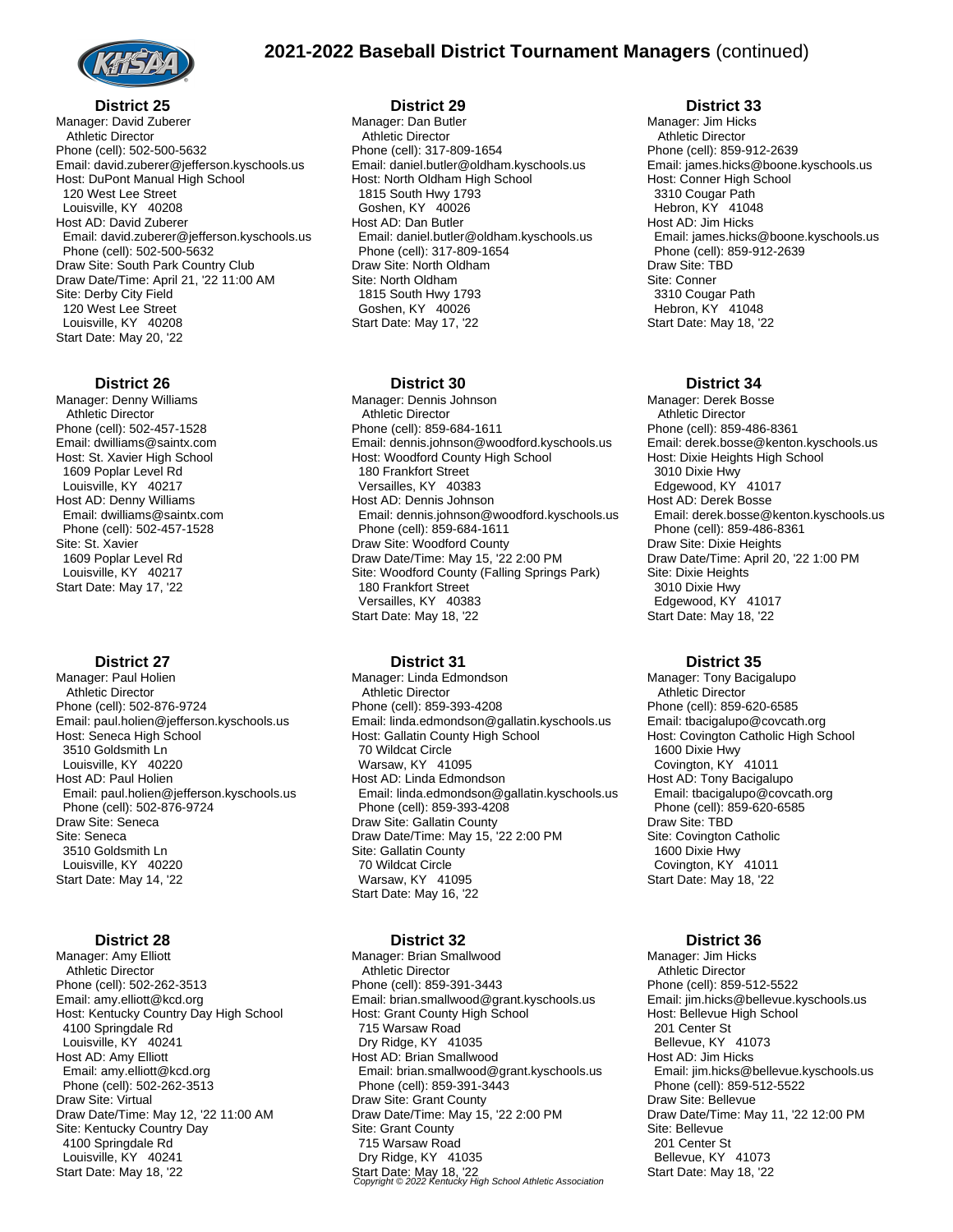

**District 37** Manager: Steve Hensley Athletic Director Phone (cell): 859-760-8097 Email: stephen.hensley@campbell.kyschools.us Host: Campbell County High School 909 Camel Crossing Alexandria, KY 41001 Host AD: Steve Hensley Email: stephen.hensley@campbell.kyschools.us Phone (cell): 859-760-8097 Draw Site: Electronic - Time is TBD Site: Campbell County 909 Camel Crossing Alexandria, KY 41001 Start Date: May 17, '22

# **District 38**

Manager: Matthew Compton Athletic Director Phone (cell): 859-628-5902 Email: matt.compton@pendleton.kyschools.us Host: Pendleton County High School 2359 Hwy 27 N Falmouth, KY 41040 Host AD: Matthew Compton Email: matt.compton@pendleton.kyschools.us Phone (cell): 859-628-5902 Draw Site: Pendleton County Draw Date/Time: May 9, '22 10:00 AM Site: Pendleton County 2359 Hwy 27 N Falmouth, KY 41040 Start Date: May 18, '22

## **District 39**

Manager: Daniel Fisher Athletic Director Phone (cell): 606-782-3175 Email: daniel.fisher@bracken.kyschools.us Host: Bracken County High School 350 West Miami Street Brooksville, KY 41004 Host AD: Daniel Fisher Email: daniel.fisher@bracken.kyschools.us Phone (cell): 606-782-3175 Draw Site: Bracken County Draw Date/Time: May 4, '22 10:00 AM Site: Bracken County 350 West Miami Street Brooksville, KY 41004 Start Date: May 18, '22

## **District 40**

Manager: Michael Ritchie Athletic Director Phone (cell): 606-356-1056 Email: michael.ritchie2@clark.kyschools.us Host: George Rogers Clark High School 2745 Boonesboro Road Winchester, KY 40391 Host AD: Michael Ritchie Email: michael.ritchie2@clark.kyschools.us Phone (cell): 606-356-1056 Draw Site: George Rogers Clark Draw Date/Time: May 4, '22 9:00 AM Site: George Rogers Clark 2745 Boonesboro Road Winchester, KY 40391 Start Date: May 17, '22

#### **District 41**

Manager: Austin Haywood Athletic Director Phone (cell): 859-338-4746 Email: austin.haywood@scott.kyschools.us Host: Great Crossing High School 120 Betsy Way Georgetown, KY 40324 Host AD: Austin Haywood Email: austin.haywood@scott.kyschools.us Phone (cell): 859-338-4746 Site: Great Crossing 120 Betsy Way Georgetown, KY 40324

## **District 42**

Manager: Steve Helton Athletic Director Phone (cell): 859-797-1323 Email: steven.helton@scott.kyschools.us Host: Scott County High School 1080 Cardinal Drive Georgetown, KY 40324 Host AD: Steve Helton Email: steven.helton@scott.kyschools.us Phone (cell): 859-797-1323 Draw Site: Scott County Draw Date/Time: May 10, '22 12:00 PM Site: Scott County 1080 Cardinal Drive Georgetown, KY 40324 Start Date: May 16, '22

#### **District 43**

Manager: Terry Johnson Athletic Director Phone (cell): 859-619-4399 Email: tjohnson@lexingtonchristian.org Host: Lexington Christian Academy 450 W. Reynolds Rd. Lexington, KY 40503 Host AD: Terry Johnson Email: tjohnson@lexingtonchristian.org Phone (cell): 859-619-4399 Draw Site: Lexington Christian Acadmey Site: Lexington Christian 450 W. Reynolds Rd. Lexington, KY 40503 Start Date: May 16, '22

## **District 44**

Manager: Jerry Bingham Athletic Director Phone (cell): 859-582-0333 Email: jerry.bingham@berea.kyschools.us Host: Berea High School #1 Pirate Parkway Berea, KY 40403 Host AD: Jerry Bingham Email: jerry.bingham@berea.kyschools.us Phone (cell): 859-582-0333 Draw Date/Time: April 19, '22 12:00 PM Site: Berea College , KY Start Date: May 16, '22

Copyright © 2022 Kentucky High School Athletic Association

#### **District 45**

Manager: Lisa Fisher Athletic Director Phone (cell): 859-329-9665 Email: lisa.fisher@danville.kyschools.us Host: Danville High School 203 E Lexington Ave Danville, KY 40422 Host AD: Lisa Fisher Email: lisa.fisher@danville.kyschools.us Phone (cell): 859-329-9665 Draw Site: Danville Draw Date/Time: May 12, '22 11:45 AM Site: Danville 203 E Lexington Ave Danville, KY 40422 Start Date: May 17, '22

## **District 46**

Manager: Mark Miracle Athletic Director Phone (cell): 859-229-2319 Email: mark.miracle@jessamine.kyschools.us Host: West Jessamine High School 2101 Wilmore Road Nicholasville, KY 40356 Host AD: Mark Miracle Email: mark.miracle@jessamine.kyschools.us Phone (cell): 859-229-2319 Draw Site: TBD Site: West Jessamine 2101 Wilmore Road Nicholasville, KY 40356 Start Date: May 17, '22

#### **District 47**

Manager: Kevin Burkett Athletic Director Phone (cell): 606-305-8827 Email: kevin.burkett@somerset.kyschools.us Host: Somerset High School 301 College Street Somerset, KY 42501 Host AD: Kevin Burkett Email: kevin.burkett@somerset.kyschools.us Phone (cell): 606-305-8827 Draw Site: Somerset Site: Somerset 301 College Street Somerset, KY 42501

#### **District 48**

Manager: Kevin Jones Athletic Director Phone (cell): 606-307-1391 Email: kevin.jones@wayne.kyschools.us Host: Wayne County High School 2 Kenny Davis Boulevard Monticello, KY 42633 Host AD: Kevin Jones Email: kevin.jones@wayne.kyschools.us Phone (cell): 606-307-1391 Draw Site: Wayne County Draw Date/Time: May 11, '22 12:00 PM Site: Wayne County 2 Kenny Davis Boulevard Monticello, KY 42633 Start Date: May 17, '22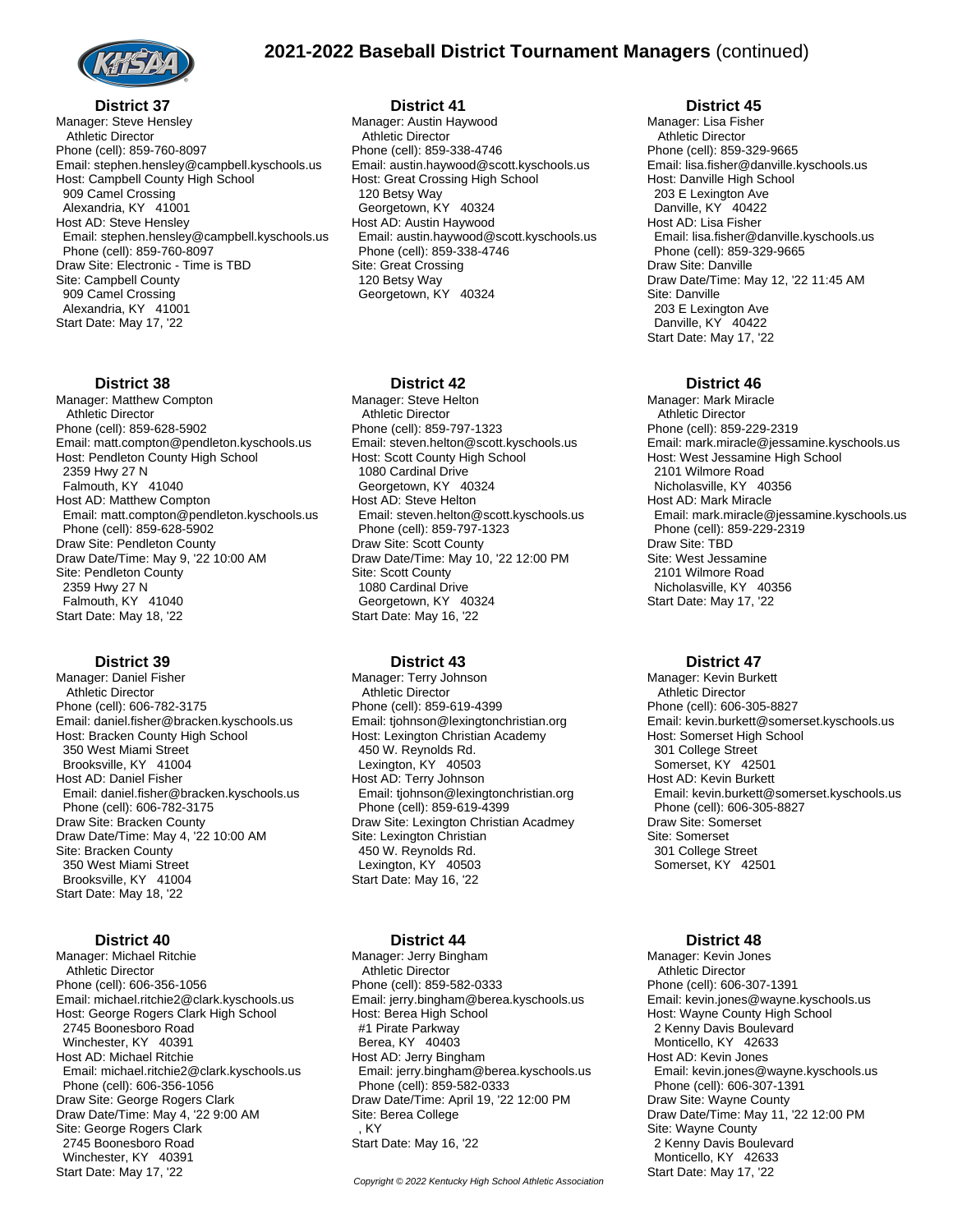

**District 49** Manager: Tommy Nicholson Athletic Director Phone (cell): 606-813-0686 Email: tommy.nicholson@clay.kyschools.us Host: Clay County High School 415 Clay Co. High Road Manchester, KY 40962 Host AD: Tommy Nicholson Email: tommy.nicholson@clay.kyschools.us Phone (cell): 606-813-0686 Draw Site: Clay County Draw Date/Time: May 3, '22 1:00 PM Site: Clay County 415 Clay Co. High Road Manchester, KY 40962 Start Date: May 16, '22

# **District 50**

Manager: Tackett Wilson Athletic Director Phone (cell): 606-521-8108 Email: tackett.wilson@corbin.kyschools.us Host: Corbin High School 1901 Snyder St Corbin, KY 40701 Host AD: Tackett Wilson Email: tackett.wilson@corbin.kyschools.us Phone (cell): 606-521-8108 Draw Site: Corbin Draw Date/Time: May 10, '22 10:00 AM Site: Corbin 1901 Snyder St Corbin, KY 40701 Start Date: May 16, '22

## **District 51**

Manager: Jeff Canady Athletic Director Phone (cell): 606-595-7711 Email: jeff.canady@knox.kyschools.us Host: Knox Central High School 100 Panther Way Barbourville, KY 40906 Host AD: Jeff Canady Email: jeff.canady@knox.kyschools.us Phone (cell): 606-595-7711 Draw Site: Knox Central Draw Date/Time: May 4, '22 1:00 PM Site: Knox Central 100 Panther Way Barbourville, KY 40906 Start Date: May 16, '22

## **District 52**

Manager: Jaimie McNiel Athletic Director Phone (cell): 606-273-0594 Email: jaimie.mcniel@harlanind.kyschools.us Host: Harlan High School 420 E. Central St. Harlan, KY 40831 Host AD: Jaimie McNiel Email: jaimie.mcniel@harlanind.kyschools.us Phone (cell): 606-273-0594 Draw Site: TBD Site: Harlan 420 E. Central St. Harlan, KY 40831 Start Date: May 16, '22

#### **District 53**

Manager: Manis Blair Athletic Director Phone (cell): 606-335-0679 Email: manis.blair@letcher.kyschools.us Host: Letcher County Central High School 435 Cougar Drive Whitesburg, KY 41858 Host AD: Manis Blair Email: manis.blair@letcher.kyschools.us Phone (cell): 606-335-0679 Draw Site: Letcher County Central Draw Date/Time: May 6, '22 10:00 AM Site: Letcher County Central 435 Cougar Drive Whitesburg, KY 41858 Start Date: May 16, '22

#### **District 54**

Manager: Randy Napier Athletic Director Phone (cell): 859-279-6279 Email: randy.napier@perry.kyschools.us Host: Perry County Central High School 305 Park Avenue Hazard, KY 41701 Host AD: Randy Napier Email: randy.napier@perry.kyschools.us Phone (cell): 859-279-6279 Draw Site: Perry County Central Draw Date/Time: April 28, '22 11:30 AM Site: Perry County Central 305 Park Avenue Hazard, KY 41701 Start Date: May 16, '22

#### **District 55**

Manager: Kyle Moore Athletic Director Phone (cell): 606-272-7169 Email: kyle.moore@breathitt.kyschools.us Host: Breathitt County High School 2307 Bobcat Lane Jackson, KY 41339 Host AD: Kyle Moore Email: kyle.moore@breathitt.kyschools.us Phone (cell): 606-272-7169 Draw Site: Breathitt County Draw Date/Time: May 5, '22 10:00 AM Site: Breathitt County 2307 Bobcat Lane Jackson, KY 41339 Start Date: May 16, '22

## **District 56**

Manager: Austin Moore Athletic Director Phone (cell): 606-975-0194 Email: austin.moore@estill.kyschools.us Host: Estill County High School 397 Engineer Road Irvine, KY 40336 Host AD: Austin Moore Email: austin.moore@estill.kyschools.us Phone (cell): 606-975-0194 Draw Site: Estill County Draw Date/Time: May 9, '22 11:30 AM Site: Estill County 397 Engineer Road Irvine, KY 40336 Start Date: May 16, '22 Copyright © 2022 Kentucky High School Athletic Association

#### **District 57**

Manager: Tommy McKenzie Athletic Director Phone (cell): 606-793-4088 Email: tommy.mckenzie@johnson.kyschools.us Host: Johnson Central High School 257 N. Mayo Tr. Paintsville, KY 41240 Host AD: Tommy McKenzie Email: tommy.mckenzie@johnson.kyschools.us Phone (cell): 606-793-4088 Draw Site: Johnson Central Draw Date/Time: May 6, '22 11:00 AM Site: Johnson Central 257 N. Mayo Tr. Paintsville, KY 41240 Start Date: May 16, '22

#### **District 58**

Manager: Brent Hamilton Athletic Director Phone (cell): 606-205-6084 Email: brent.hamilton@floyd.kyschools.us Host: Betsy Layne High School 554 Bobcat Blvd. Betsy Layne, KY 41605 Host AD: Brent Hamilton Email: brent.hamilton@floyd.kyschools.us Phone (cell): 606-205-6084 Draw Site: Betsy Layne Draw Date/Time: May 12, '22 11:00 AM Site: Betsy Layne 554 Bobcat Blvd. Betsy Layne, KY 41605 Start Date: May 16, '22

## **District 59**

Manager: Ashley Addington Athletic Director Phone (cell): 606-634-3524 Email: ashley.addington@jenkins.kyschools.us Host: Jenkins High School 269 Highway 3086 Jenkins, KY 41537 Host AD: Ashley Addington Email: ashley.addington@jenkins.kyschools.us Phone (cell): 606-634-3524 Draw Site: Jenkins Draw Date/Time: May 5, '22 9:00 AM Site: Jenkins 269 Highway 3086 Jenkins, KY 41537 Start Date: May 16, '22

#### **District 60**

Manager: Debbie Stiltner Athletic Director Phone (cell): 606-625-4495 Email: debbie.stiltner@pike.kyschools.us Host: Phelps High School 11580 Hwy. 632 Phelps, KY 41553 Host AD: Debbie Stiltner Email: debbie.stiltner@pike.kyschools.us Phone (cell): 606-625-4495 Draw Site: Phelps Draw Date/Time: May 11, '22 10:00 AM Site: Phelps 11580 Hwy. 632 Phelps, KY 41553 Start Date: May 14, '22